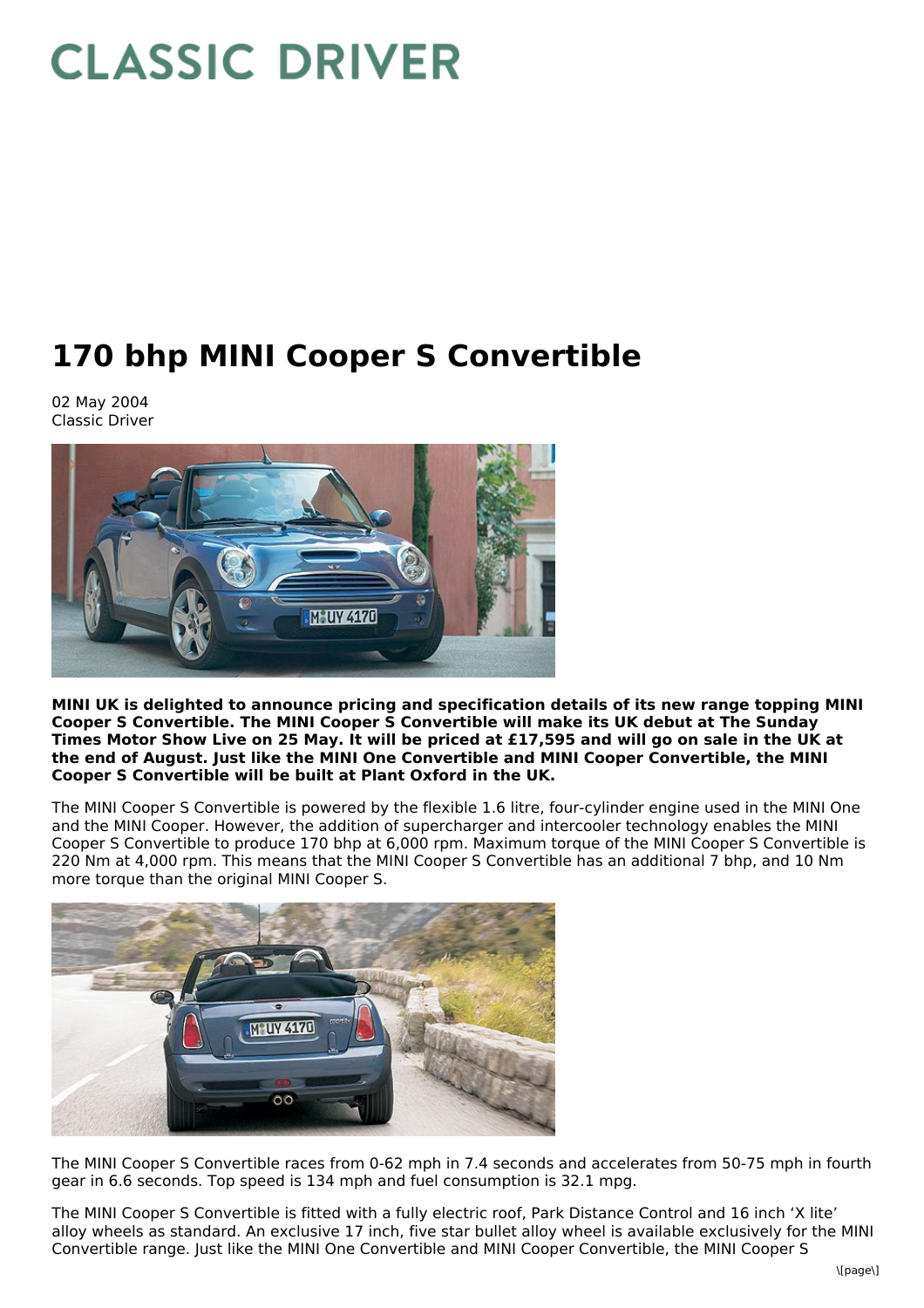Convertible will be launched with a choice of 10 exterior paint colours including Cool Blue, Hot Orange and two exclusive MINI Cooper S colours – Hyper Blue and Dark Silver.



## **A minor refresh for MINI One, MINI One D, MINI Cooper and MINI Cooper S**

From July 2004, the MINI hatchback range will receive an enhanced interior and exterior look. In addition, modifications to the transmission will increase engine flexibility in the mid range. Trevor Houghton-Berry, general manager MINI UK said: "Clearly we did not want to change a winning formula – customers love the friendly face and retro interior of the MINI. This model update is merely a few subtle tweaks to make the MINI even more desirable than it already is."

#### **New transmission**

A new five-speed 'Getrag' gearbox with modified gear ratios will feature in all MINI One and MINI Cooper and MINI Cooper S models. The modification results in improved acceleration for both models. The MINI One now accelerates in fourth gear from 50-75 mph in 11.9 seconds (previously 12.8 seconds).

Torque on the MINI Cooper has been increased from 149 Nm at 4,500 rpm to 150 Nm at 4,500 rpm. This minor improvement helps the MINI Cooper knock 0.1 of a second off its 0-62 mph acceleration sprint to record a time of 9.1 seconds (previously 9.2 seconds). Acceleration in fifth gear from 50-75 mph takes 13.5 seconds, an improvement of one second.

MINI One and MINI Cooper engine power remain the same at 90 bhp and 115 bhp respectively but the Cooper S posts a 7 bhp increase in performance taking its maximum output to 170 bhp at 6,000 rpm. Top speed is increased by 3 mph to 138 mph and the all-important 0-62 mph is achieved in just 7.2 seconds, a reduction of 0.2 seconds. Also, torque has been increased by 10 Nm, peaking at 220 Nm at 4,000 rpm.



#### **The exterior**

All MINI models receive new clear glass headlights that provide brighter illumination. The optional xenon headlights have also been modified to include an additional ring of light spots for increased visibility.

The MINI One and MINI Cooper also get a re-designed front and rear bumper. At the front, the bumper has been lowered, while at the rear, the rubbing strip has been split with the fog light re-positioned neatly between the two halves (previously the rubbing strip was a single unit with the fog light above). Reversing lights are now integrated into the newly designed rear light clusters.

Two new metallic exterior paint colours will be introduced from July – Astro Black (replaces Cosmos Black) and Black-Eyed Purple (replaces Indi Blue). Another new metallic colour, Hyper Blue, will be reserved for Cooper S models. Electric Blue will be extended as a colour option on all models with the exception of the MINI Convertible range. This means that there is a choice of 10 exterior colours for every MINI in the range.

#### **The interior**